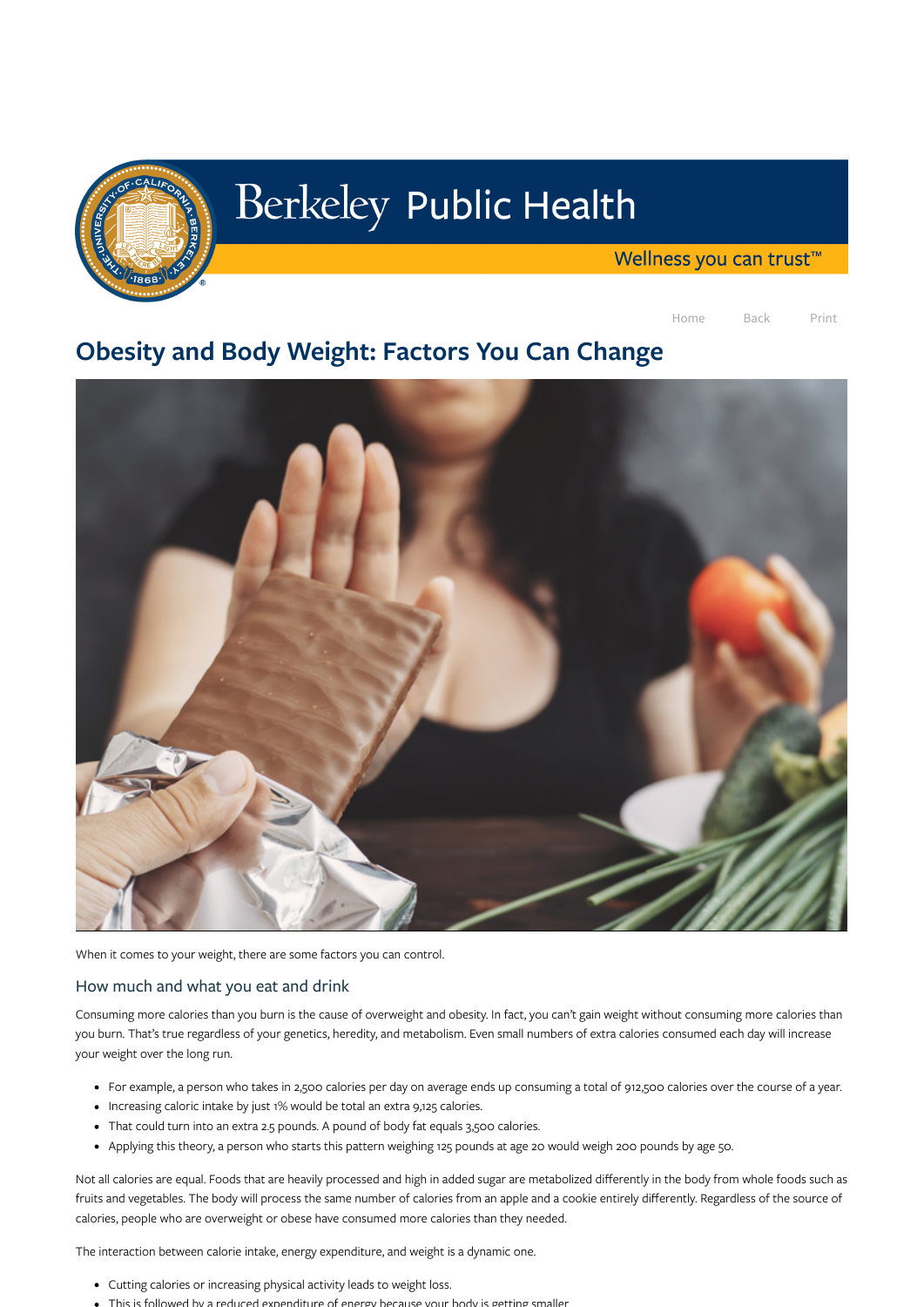- This is followed by a reduced expenditure of energy because your body is getting smaller.
- During weight loss, your resting metabolic rate slows down. This is an unfortunate overprotective metabolic response to eating less.
- For most people, a sustained energy deficit also is typically followed by an increase in appetite—and consumption of more food.

Successful weight loss isn't just a matter of counting calories. According to the DIETFITS weight-loss study<sup>1</sup>, people who really took off a lot of weight changed their relationship with food.

- They ate lots of vegetables and avoided or minimized refined grains and added sugars.
- They chose healthy, whole foods.
- They shopped more at their local farmers' markets.
- They cooked more often at home.
- They avoided eating in the car or in front of a screen.
- They made an effort to eat more mindfully.

Factors other than food, including resting metabolic rate and physical activity, also contribute to weight gain.

#### How much you move: physical activity



Not getting enough exercise is one of the most important contributors to the high and rising rate of obesity.

- More than 25% of adults do not engage in any kind of leisure-time physical activity. And as people get older, their physical activity tends to wane.
- People who are obese commonly exercise less than people who are of normal weight.
- Added weight can lead to health issues and restrictions on movement. Those in turn can make exercising more challenging.

In addition, some studies suggest that lean people burn more energy doing daily activities than obese people. For example, lean people may be more likely to walk around, rather than sit, while on the phone. They may be relatively more comfortable taking the stairs rather than an elevator or escalator.

On the other hand, the hunger that can accompany burning more calories—or the perception that one deserves food to make up for the extra activity—can prompt overeating.

### How you think about food and approach eating

Psychological factors affect eating, exercise, and weight. The message to eat often comes from external cues rather than hunger. For example, noon can mean it's time for lunch, or turning on the television means it's time for ice cream. Mood can determine whether a person feels up to exercising or sticking to a stringent diet.

- Be mindful, and eat only when you are hungry. Stop eating when you are full. You do not need to keep eating just to clean your plate.
- Be mindful of what you ingest. Try to eat healthy foods that fill your body with nutrients.
- Food and emotions are closely linked. Many people use food as a source of comfort or to release tension.

The speed at which you eat plays a role in how much you eat Eating quickly can lead to consuming more calories than you need to satisfy your